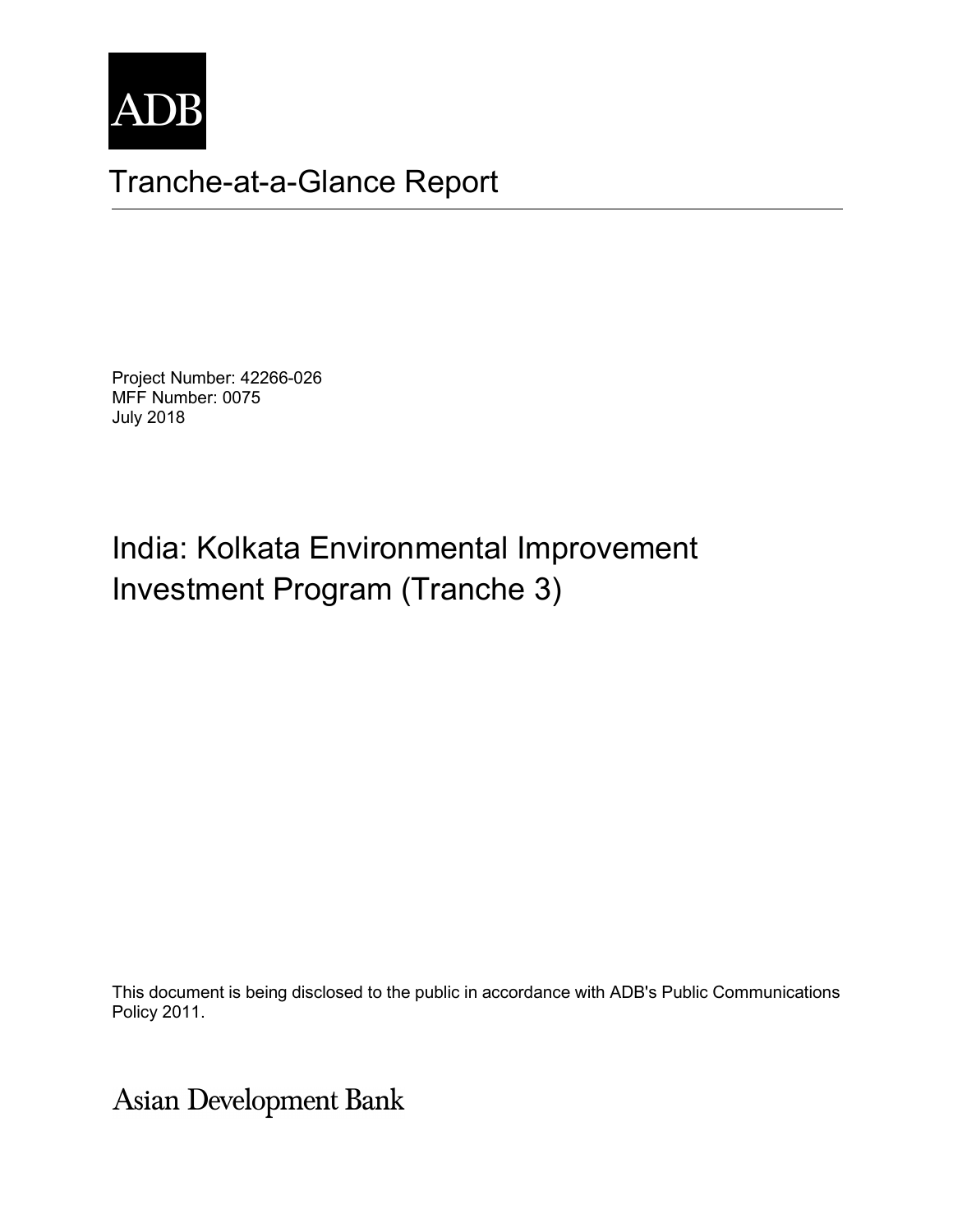#### **TRANCHE AT A GLANCE**

| 1. Basic Data                                                                                                                              |                                                                                    |                                                                  | Project Number: 42266-026         |                  |  |  |
|--------------------------------------------------------------------------------------------------------------------------------------------|------------------------------------------------------------------------------------|------------------------------------------------------------------|-----------------------------------|------------------|--|--|
| <b>Project Name</b>                                                                                                                        | Kolkata Environmental Improvement Investment                                       | <b>Department/Division</b>                                       | SARD/SAUW                         |                  |  |  |
|                                                                                                                                            | Program-Tranche 3                                                                  |                                                                  |                                   |                  |  |  |
| Country                                                                                                                                    | India                                                                              | <b>Executing Agency</b>                                          | Kolkata Municipal                 |                  |  |  |
| <b>Borrower</b>                                                                                                                            | Government of India                                                                |                                                                  | Corporation                       |                  |  |  |
| 2. Sector                                                                                                                                  | Subsector(s)                                                                       |                                                                  | <b>ADB Financing (\$ million)</b> |                  |  |  |
| Water and other urban                                                                                                                      | Urban sewerage                                                                     |                                                                  |                                   | 100.00           |  |  |
| infrastructure and                                                                                                                         |                                                                                    |                                                                  |                                   |                  |  |  |
| services                                                                                                                                   |                                                                                    |                                                                  |                                   |                  |  |  |
|                                                                                                                                            |                                                                                    |                                                                  | <b>Total</b>                      | 100.00           |  |  |
| 3. Strategic Agenda                                                                                                                        | <b>Subcomponents</b>                                                               | <b>Climate Change Information</b>                                |                                   |                  |  |  |
| Inclusive economic                                                                                                                         | Pillar 2: Access to economic opportunities,<br>including jobs, made more inclusive | $CO2$ reduction (tons per annum)<br>Climate Change impact on the |                                   | 48,550<br>Medium |  |  |
| growth (IEG)<br>Environmentally                                                                                                            | Global and regional transboundary                                                  | Project                                                          |                                   |                  |  |  |
| sustainable growth                                                                                                                         | environmental concerns                                                             |                                                                  |                                   |                  |  |  |
| (ESG)                                                                                                                                      |                                                                                    | <b>ADB Financing</b>                                             |                                   |                  |  |  |
|                                                                                                                                            |                                                                                    | Adaptation (\$ million)                                          |                                   | 40.00            |  |  |
|                                                                                                                                            |                                                                                    | Mitigation (\$ million)                                          |                                   | 15.00            |  |  |
| 4. Drivers of Change                                                                                                                       | <b>Components</b>                                                                  | <b>Gender Equity and Mainstreaming</b>                           |                                   |                  |  |  |
| Governance and                                                                                                                             | Civil society participation                                                        | Effective gender mainstreaming                                   |                                   |                  |  |  |
| capacity development                                                                                                                       | Organizational development                                                         | (EGM)                                                            |                                   |                  |  |  |
| (GCD)                                                                                                                                      | Public financial governance                                                        |                                                                  |                                   |                  |  |  |
| Knowledge solutions                                                                                                                        | Knowledge sharing activities                                                       |                                                                  |                                   |                  |  |  |
| (KNS)<br>Partnerships (PAR)                                                                                                                | Pilot-testing innovation and learning<br>Civil society organizations               |                                                                  |                                   |                  |  |  |
|                                                                                                                                            | Implementation                                                                     |                                                                  |                                   |                  |  |  |
|                                                                                                                                            | <b>Private Sector</b>                                                              |                                                                  |                                   |                  |  |  |
| Private sector                                                                                                                             | Public sector goods and services essential                                         |                                                                  |                                   |                  |  |  |
| development (PSD)                                                                                                                          | for private sector development                                                     |                                                                  |                                   |                  |  |  |
| 5. Poverty and SDG Targeting                                                                                                               |                                                                                    | <b>Location Impact</b>                                           |                                   |                  |  |  |
| Geographic Targeting                                                                                                                       | <b>No</b>                                                                          | Urban                                                            |                                   | High             |  |  |
| <b>Household Targeting</b>                                                                                                                 | <b>No</b><br>Yes                                                                   |                                                                  |                                   |                  |  |  |
| <b>SDG Targeting</b><br>SDG Goals                                                                                                          | SDG6, SDG13                                                                        |                                                                  |                                   |                  |  |  |
| 6. Risk Categorization:                                                                                                                    | Low                                                                                |                                                                  |                                   |                  |  |  |
|                                                                                                                                            |                                                                                    |                                                                  |                                   |                  |  |  |
| 7. Safeguard Categorization                                                                                                                | Environment: B Involuntary Resettlement: B Indigenous Peoples: C                   |                                                                  |                                   |                  |  |  |
| 8. Financing                                                                                                                               |                                                                                    |                                                                  |                                   |                  |  |  |
| <b>Modality and Sources</b><br><b>ADB</b>                                                                                                  |                                                                                    |                                                                  | Amount (\$ million)               | 100.00           |  |  |
|                                                                                                                                            | Sovereign MFF-Tranche (Regular Loan): Ordinary capital resources                   |                                                                  |                                   | 100.00           |  |  |
| Cofinancing                                                                                                                                |                                                                                    |                                                                  |                                   | 0.00             |  |  |
| None                                                                                                                                       |                                                                                    |                                                                  | 0.00                              |                  |  |  |
| <b>Counterpart</b>                                                                                                                         |                                                                                    |                                                                  | 43.00                             |                  |  |  |
| Government                                                                                                                                 |                                                                                    |                                                                  | 43.00                             |                  |  |  |
|                                                                                                                                            | <b>Total</b>                                                                       |                                                                  | 143.00                            |                  |  |  |
| Note: An attached technical assistance will be financed on a grant basis by the Urban Climate Change Resilience Trust Fund under the Urban |                                                                                    |                                                                  |                                   |                  |  |  |
| Financing Partnership Facility in the amount of \$2,000,000.                                                                               |                                                                                    |                                                                  |                                   |                  |  |  |
|                                                                                                                                            |                                                                                    |                                                                  |                                   |                  |  |  |
|                                                                                                                                            |                                                                                    |                                                                  |                                   |                  |  |  |
|                                                                                                                                            |                                                                                    |                                                                  |                                   |                  |  |  |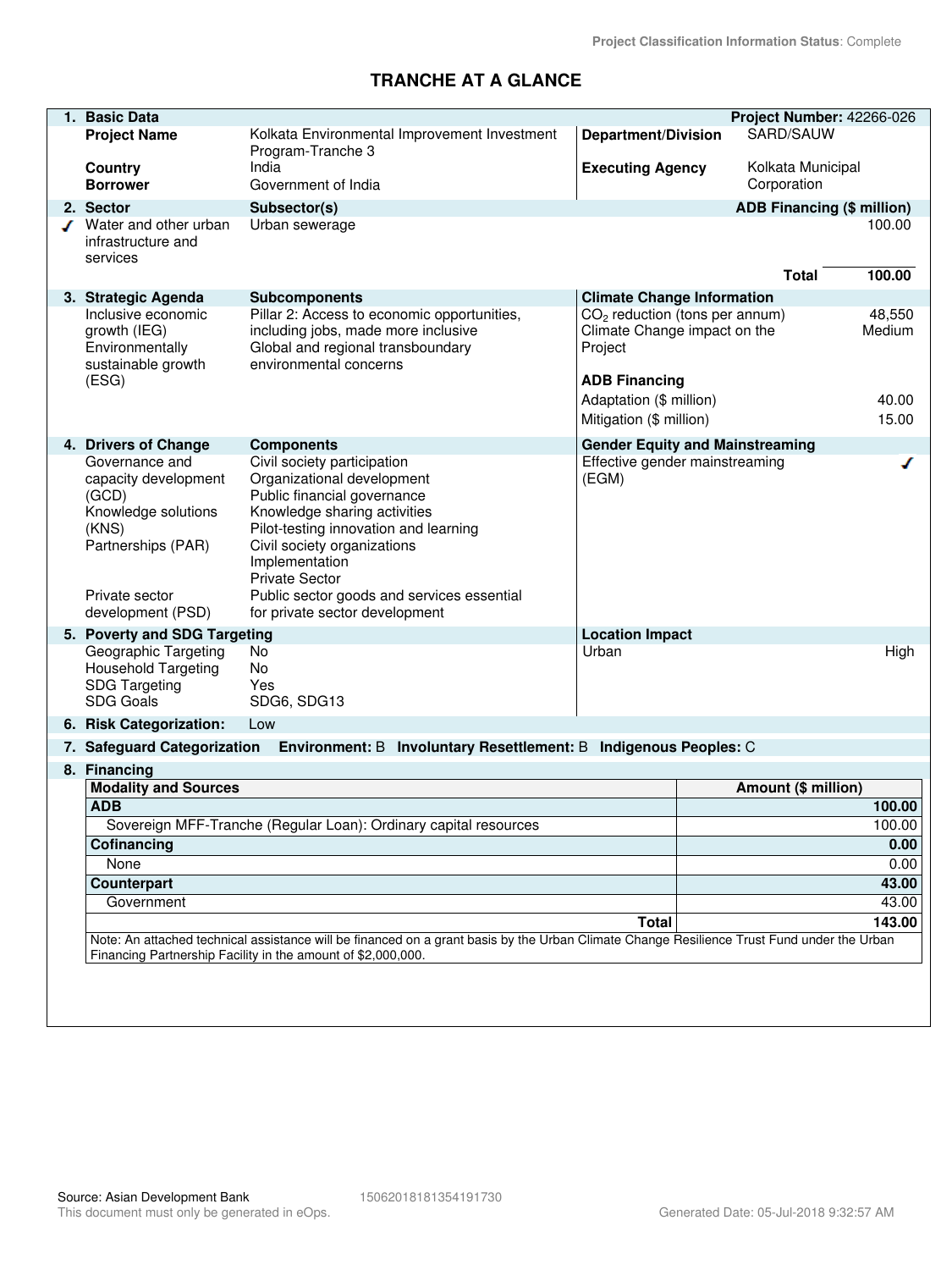#### **TRANCHE AT A GLANCE**

| Date of Receipt by ADB of PFR: 8 May 2018 | Tranche Number: 3                                                                                |
|-------------------------------------------|--------------------------------------------------------------------------------------------------|
| 9. Country Operations Business Plan       |                                                                                                  |
| <b>CPS</b>                                | https://www.adb.org/sites/default/files/institutional-document/363331/cps-ind<br>-2018-2022.pdf  |
| <b>COBP</b>                               | https://lnadbg1.adb.org/sec0083p.nsf/0/E20D608BAAE240E9482581B7002<br>E607F/%24File/IN399-17.pdf |
| 10 Tranche Summary                        |                                                                                                  |

#### **10. Tranche Summary**

Tranche 2 will continue expanding sewerage and drainage services in selected peripheral areas of Kolkata Municipal Corporation (KMC) to 3,000 additional households and provide sewage treatment to 100,000 households under the Kolkata Environmental Improvement Investment Program. It will support KMC to (i) enhance its operational capacity and climate change resilience of urban services, (ii) improve liveability and inclusiveness of public places, and (iii) provide planning preparatory and transaction advisory services for a comprehensive sanitation improvement in Kolkata. **Impact:** Access to water supply and sanitation in the service areas of Kolkata Municipal Corporation improved **Outcome:** Sanitation service quality, operational sustainability, and climate resilience in selected areas of KMC improved **Outputs:** (i) Sewerage and drainage network extension to peripheral areas continued, and (ii) Operational capacity for urban services strengthened **Implementation Arrangements:** Kolkata Municipal Corporation will be the executing agency. **Project Readiness:** Project readiness is high. Project Management Unit is fully staffed. All detailed project reports have been completed and recruitment of supervision and project management consultants (under Project 2) are in advance stage. Through advance action, 29% of works contract have been awarded, 22% are under tender evaluation, 36% have been tendered, and 13% will be tendered by August 2018. Land acquisition is not required and safeguards due diligence for all subprojects was completed and accepted by ADB. Most of the environmental certificates and clearances required have been received. **11. Significant Developments in the MFF and Previous Tranches** On 26 September 2013, the Asian Development Bank (ADB) approved loans under a multritranche financing facility (MFF) for the Kolkata Environment Improvement Investment Program (KEIIP) for an aggregate amount not exceeding \$400 million. The availability period for the MFF is up to 31 August 2023. Tranche 1 (Loan 3053) for \$100 million was approved on 22 October 2013 and became effective on 30 May 2014. Tranche 1 is on track. As of 4 July 2018, overall physical progress is at 70%. Cumulative contract awards and disbursement are 96% and 52%, respectively. Of the 27 loan covenants, 4 have been complied with, 22 are being complied with, and 1 is not yet due. Tranche 2 (Loan 3413) for \$200 million was approved on 16 August 2016 and became effective on 10 June 2017. As of 4 July 2018, overall physical progress is 26%. Cumulative contract awards and disbursement are 76% and 15%, respectively. Of the 32 loan covenants, 4 have been complied with and 28 are being complied with. **12. Milestones Estimated Completiona** 31 August 2018 31 August 2023 **13. Linked Documents Required Document Community Community Required Document Community Disclosure Date** MFF Report and Recommendation of the President Weblink: [http://www.adb.org/projects/documents/kolkata-environmental-improvem](http://www.adb.org/projects/documents/kolkata-environmental-improvement-investment-program-rrp) [ent-investment-program-rrp](http://www.adb.org/projects/documents/kolkata-environmental-improvement-investment-program-rrp) 10-OCT-2013 Tranche **Draft Periodic Financing Request Report** Weblink: <http://www.adb.org/Documents/LinkedDocs/?id=42266-026-DraftPFRR> The Final PFR Report is disclosed upon approval

|                                                             | <b>I</b> ICPOIT IS MISCIOSED<br>upon approval |  |  |
|-------------------------------------------------------------|-----------------------------------------------|--|--|
| IEE - Initial Environment Examination                       |                                               |  |  |
| https://www.adb.org/projects/documents/ind-42266-026-iee-4  | 18-MAY-2018                                   |  |  |
| <b>IEE - Initial Environment Examination</b>                |                                               |  |  |
| https://www.adb.org/projects/documents/ind-42266-026-iee-0  | 18-MAY-2018                                   |  |  |
| <b>IEE - Initial Environment Examination</b>                |                                               |  |  |
| https://www.adb.org/projects/documents/ind-42266-026-iee-1  | 18-MAY-2018                                   |  |  |
| <b>IEE - Initial Environment Examination</b>                |                                               |  |  |
| https://www.adb.org/projects/documents/ind-42266-026-iee-2  | 18-MAY-2018                                   |  |  |
| IEE - Initial Environment Examination                       |                                               |  |  |
| https://www.adb.org/projects/documents/ind-42266-026-iee-3  | 18-MAY-2018                                   |  |  |
| <b>IEE - Initial Environment Examination</b>                |                                               |  |  |
| https://www.adb.org/projects/documents/ind-42266-026-iee    | 18-MAY-2018                                   |  |  |
| <b>EARF - Environmental Assessment and Review Framework</b> |                                               |  |  |
| https://www.adb.org/projects/documents/ind-42266-026-earf   | 18-MAY-2018                                   |  |  |
|                                                             |                                               |  |  |